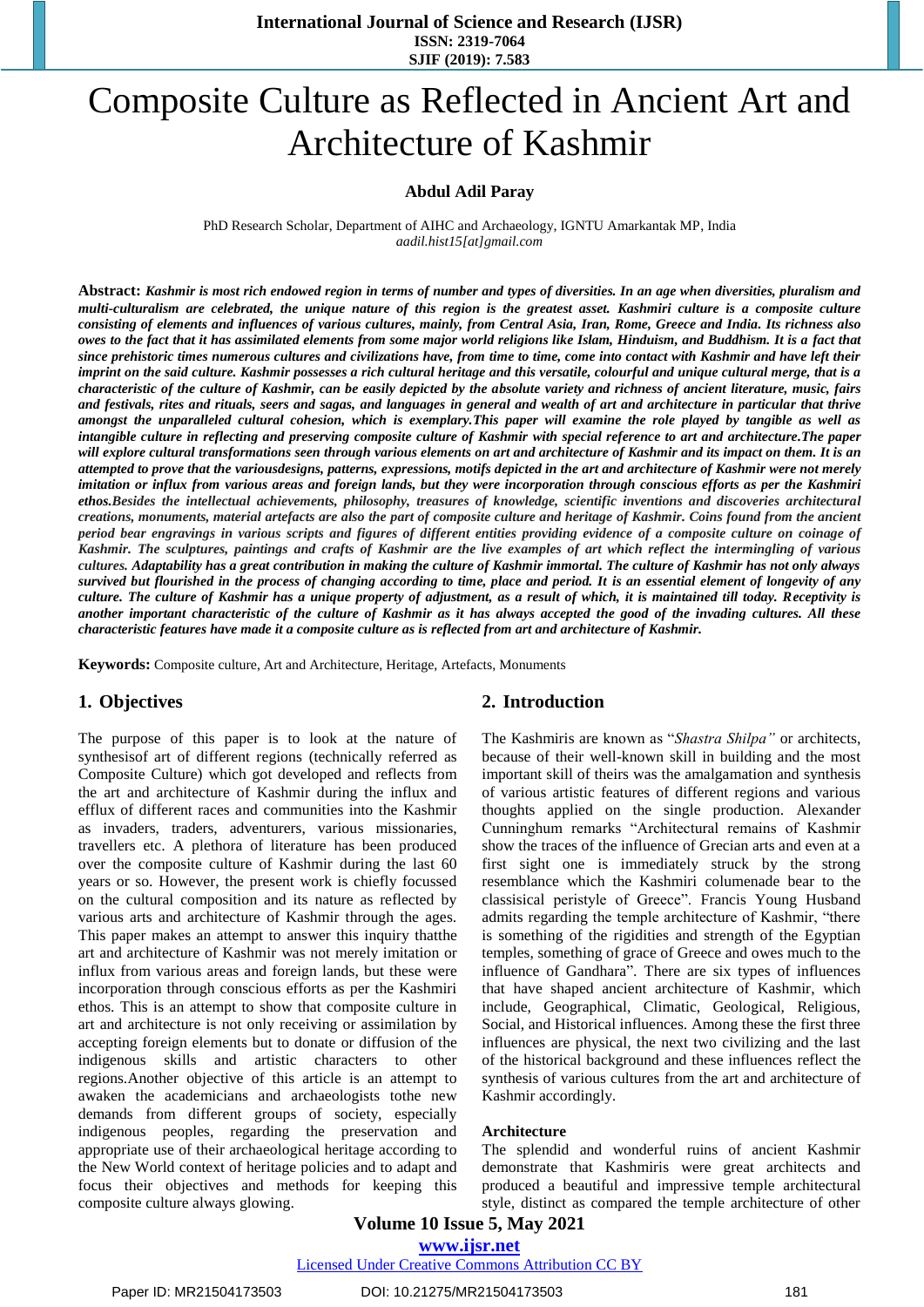parts of India. The ancient temples of Kashmir possess some unique features in many aspects because Kashmir since antiquity has been functioning as a cultural bridge between India on the one hand and Central Asia, China and Tibet on the other hand. Consequently ancient temple architecture of Kashmir was greatly influenced by the art of these foreign countries very much, which is accepted by many national as well as international scholars like; Alexander Cunningham, Smith, Fergusson, D.R Sahani, R.C Kak, R.C Agarwal etc. This is a reason that the great ancient Kashmiri architects created a distinct temple architectural style which possesses its own features but affected by both Indian as well as central Asian and west Asian art styles.One more reason of these unique features of ancient temples of Kashmir is that the European art also imposed some influence on it because due to close contact of Kashmir with Gandhara Kingdom in the early centuries It is a well-established fact that the ancient Kashmiri temple architecture is greatly affected by many foreign art styles like Bactro-Gandhra, Graeco-Egyptian, Roman and Tibetan elements and the art styles of other parts of ancient India.

The building art was one in which Kashmiris were notably proficient, and three phases of that architectural movement are discernible. The first was an early or primitive form that began during Neolithic period up to 700 CE, the second was the classical period; sub-divided into Buddhist and Brahmanical from 700 CE to the beginning of fourteenth century and the architecture of Muslim period. There are numerous evidences of composite culture of Kashmir since prehistoric times that Kashmir is a cultural mosaic which took shape as a result of congregation of ideas and coalescence of influences of various cultures. So for the prehistoric architecture is concerned the Kashmiri Neolithic houses resembled simultaneously with the habitat structures found at Mehargarh, in Djeitun Culture (Turkmenistan), Hacilar and Can Hassan (Turkey), Beidh (Levant) and Deh-Luran (Iran).

During the early Buddhist period, is represented by bare foundations, but these are of the utmost significance, as they severely explain the origins of the building art in Kashmir, with the influences and associations. Ushkur and Harwan have yielded ruins of the structures of stupas which besides having other features, to Percy Brown, "there also appearsto have been a free standing pillar of the Ashokan type erected on each side". At Harwan the Chaitya hall of the stupa, in plan and dimensions resembled with the Chaitya hall enclosed with rectangular courtyard that was found at the Indo-Greek city of Sirkap in Taxila. The terracotta plaques of Stupa at Harwan represents motifs suggestive of more than half a dozen civilizations of the ancient world which include, Barhut railing, the Greek swag, the Sassanian foliated bird, the Persian vase, the Roman rosette, the Chinese fret, the Indian elephant, the Assyrian lion, with figures of dancers, musicians, cavaliers, ascetics, and racial types from many sources as may be seen from different costumes and accessories.The mouldings, capitals and cornices of the Buddhist monuments at Parihaspora and Puranadhiathana reflect the architectural features of Doric architecture and resemble with the Parthenon at Athens.Hence, the remains at Ushkar, Harwan, Parihaspora, Pandrethan etc. indicate the memorable impact of diverse historical cultures on the arts of Kashmir and a continuity of composite culture of Kashmir.

We have briefly noticed above the extent and depth of the influence of the Buddhist art of Gandhara on that of Kashmir. So great was it and it would be more correct to say that, excepting the natural and unavoidable difference in the material used, the two are practically identical. Moreover, the ancient Hindu templesof Kashmir borrowed features from the Buddhist stupas and sangharamas. It is ofcourse not impossible for a new religion to commence an architecture of its own, but Hinduism and Buddhism both lived inmutual amity and exchange of good offices; mode of worship of both is practicallythe same, so it become almost inevitable that the sacred buildings of the new religion followed thestyle of those of the older one. This, at any rate, has happened twice in Kashmir, once when Buddhismslowly and gradually gave way to Hinduism, and again when, with the accession of Shah Mir, Islam, atfirst imperceptibly, but with increasing speed, supplanted Hinduism in the valley. To, Percy Brown, the conception of the Brahmanical temple architecture in Kashmir seems to have taken some of its characters and arrangements from the stupa courts of the Buddhist monasteries of Gandhara. Regarding the transformations, the similarity pointed out by Foucher between the "angular roofed" vihara (*le Vihara d toitanguleux*) of Gandhara and the temples of Kashmir, particularly the larger temple at Loduv, is especially interesting and instructive. In the same Temple round cella was built like the Guniyar Monastery in Swat Valley which is an influence of Gandhara art and is a unique feature.

The outstanding progress which Kashmir achieved on account of the influx of men of learning from the neighbouring world is evident from the world famous Martand and other great temples constructed by Lalitaditya which puzzle even the modern mind. The foreign styles which played a major role in the development of Kashmiri stone architecture filtered through West Asia. Not only this but Kashmir owes to Iran for a very important architectural feature namely formation of intersecting cross-members best known as "lantern" ceiling, derived from wooden models introduced by the Parthians in the North-West. Similarly writing about the origin of the variety of motifs carved on the pilasters of Avantiswamin temple built by Avantivarman (A.D 855-883), Robert E. Fisher says "Nearly all the pilasters are decorated with a rich variety of motifs, some native of India, others reflecting West Asian tastes, as found upon Sassanian silver: roundels that enclose lotuses, geese, mythical creatures, paired humans, birds and flowers as well as numerous geometric patterns."The monumental structures were raised on high platforms with paved ambulatory passage around that allowed the devotees to gaze on the sculptures or else would watch the main temple or its sculptures from the colonnade peristyle that formed cellular quadrangle around the main temple. Again set on high plinth the peristyle has Classical Greek fluted columns that remain the distinctive feature of the Kashmir structures. So it was during the Greek period that the cultural traditions of Rome, Byzantium, Syria, and Persia travelled to the valley and its influences can be traced in the constructional style of the various stone temples of Kashmir. Sir Aurel Stein accept the opinion of Fergusson, at least so far as the superstructure of

**Volume 10 Issue 5, May 2021 www.ijsr.net** Licensed Under Creative Commons Attribution CC BY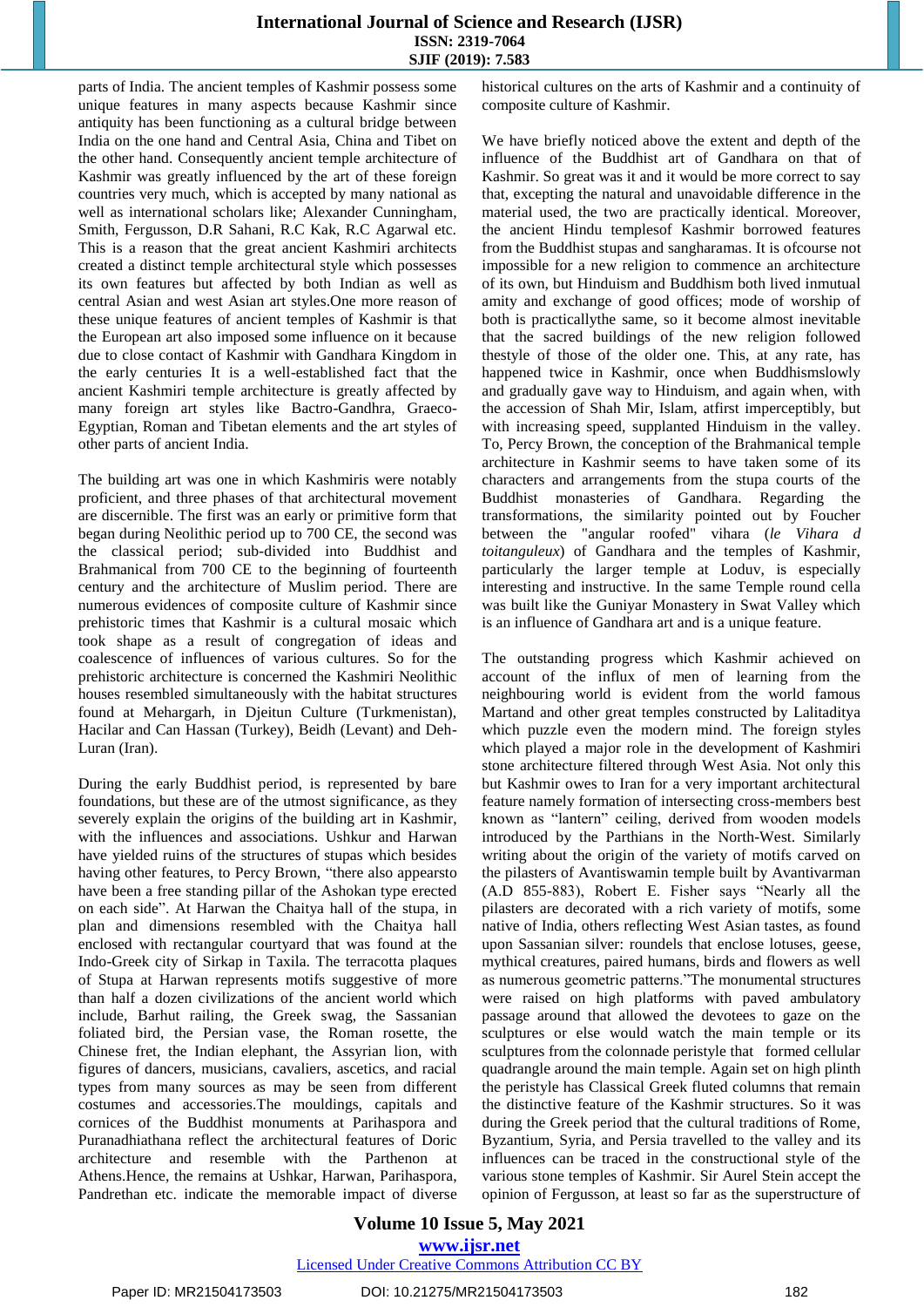Shankarachariya temple is concerned. He states that "the circular cella, which contains a modern linga, in Shankarachariya temple was undoubtedly built in Muslim times. The imposing polygonal base, consisting of remarkably massive blocks and withoutmortar, must belong to a much earlier period and is influenced by temple architecture of Indian plains. Similarly, the temple at Payar reflects the Indian plan and style with four entrances and position of Linga.

The Kashmir valley type of the templearchitecture is found in the Kanarese West Coast, western Dharwar and Mysore, which isprobably due to some direct connection between those who built it and probably belonged to the Valley, according to F.H. Gravely. Kashmiri temple type multiple roofs are also found which are another style of temples in that region. According to *Furgusson* these temples bear two or three roofs "which are obviously copied from theusual wooden roofs common to most buildings in Kashmir, where the upperpyramid covers the central part of the building, and the lower a veranda, separated from the centre either by walls or merely by a range of pillars. In the wooden example the interval between the two roofs seems of have been left open for light and air; in the stone buildings it is closed with ornaments. Besides this, however all these roofs are relieved by dormer windows of a pattern very similar to those found in mediaeval buildings in Europe: and the same steep, sloping lines are used also to cover doorways and porches, these being virtually a section of the main roof itself, and evidently a copy of the same wooden construction: the pillars which support the porticoes are by far the most striking peculiarity of this style their shafts being so distinctly like those of the Grecian Doric and unlike anything of the class found in other part of India.

#### **Sculpture**

Throughout its history, because of certain reasons, Kashmir has experienced an art life very much synthesised and composite. On the one hand, although itself remote, Kashmir lay within that part of Central Asia which at one period was the clearing-house of several separate civilizations, and the influences of these found their way into this natural retreat. Moreover, there was a time early in the first millennium when it came into contact with the widespread eastern conquests of the Sassanid Empire with its neo-Persian culture, to be followed not long afterwards by a period in which its own territories extended far beyond their natural geographical limits. Yet with all these events and powerful cross-currents, with the ebb and flow of great external movements, the nature has given the inhabitants of this region that acute aesthetic understanding, inherent aesthetic sense and rare adaptability that has enabled them to design and create works of art of distinctive character. And combined with this natural gift is that of assimilation, that power to select extraneous elements and to absorb them so skilfully that they become an integral part of their own conceptions.

According to the historian of art Susan Huntington, "Kashmir served as a source of imagery and influence for the northern and eastern movements of Buddhist art. The Yunkang caves in China, the wall paintings from several sites in Inner Asia, especially Qizil and Tun-huang, the

paintings from the cache at Tun-Huang, and some iconographic manuscripts from Japan, for example, should be evaluated with Kashmir in mind as a possible source. A full understanding of the transmission of Buddhist art through Asia is dependent on developing a greater knowledge of Kashmiri art."

Sculpture was introduced mainly to represent the divinities of Buddhism and Hinduism - the dominant and powerful religions of Kashmir before Islam was introduced there. The earliest sculpture that was produced in Kashmir is not of any deity but is a robust piece of architectural sculptural art  $-$  a double sided animal carved pillar capital of the  $1<sup>st</sup>$  century BC. On both sides is a pair of seated bulls along with a pair of human heads with large head dresses akin to those of the Shunga's and ear pendants. The ornate capitals were introduced in India by Ashoka the Mauryan and followed by the Shungas who ruled thereafter. Such Indian capitals were for free-standing columns or else supporting the architraves of buildings in gateways of Buddhist establishments of stupa.

Hereafter small terracotta human figurines in relief from moulds were produced. There is no evidence of their religious affiliation, if any, even when these were produced in the  $1<sup>st</sup>$  -  $2<sup>nd</sup>$  century AD. They show wide variety of type and expression, and draw their inspiration from real life. Most of them have head-dresses and hair styles as Indian while a variety of body garments show Hellenistic features underlining the importance of Gandhara in terms of artistic influence at this comparatively early date. This type of sculpture gave rise to divine images, first in terracotta as at Harwan and Ushkar but subsequently to the stone sculpture in round. These sculptures mostly served Buddhism, Vaishnavism and Shaivism, even if Jainism was known in Kashmir, no artistic evidence are available. More Vaishnava and Shaiva stone sculpture are known than the Buddhist. The Buddhist metal sculptures are nevertheless plentiful which have been taken out of Kashmir and remain in Tibet or in Museums or else with private collectors. The metal sculptures were mostly made of bronze but there is literary evidence that gold and silver was also used for making colossal images of Buddha as principal deities in the temples.

Surviving sculptures, apart from those made of terracotta; indicate an eclectic style that emerged in Kashmir in the Post Gandharan space. The earliest example is an image of Buddha, in stone, of late  $4<sup>th</sup>$  or early  $5<sup>th</sup>$  century. Significantly this image marks the introduction of Buddhist sculptural art in Kashmir. Comparable to Gandharan schist images, even though not in quality of material, this grey stone slab is a replicate of the Gandharan types in style, in execution as well as in flowing drapery.Remarkable it is that most of the Gandharan style Buddhist sculptures were copied in the manifestations of the Brahmanical faith in the  $6<sup>th</sup>$  century. In fact many of these look like the copies from Gandhara had not the iconography changed from that of classical Gandhara Buddhist images to the Brahmanical one in Kashmir. The example of *ekmukhlinga*, now under worship in a temple at Varamul, of early  $6<sup>th</sup>$  century is partly Buddhist in iconography and execution as the *mukha* (face) and *jatha* of Siva is supported on the snail curls of Buddha.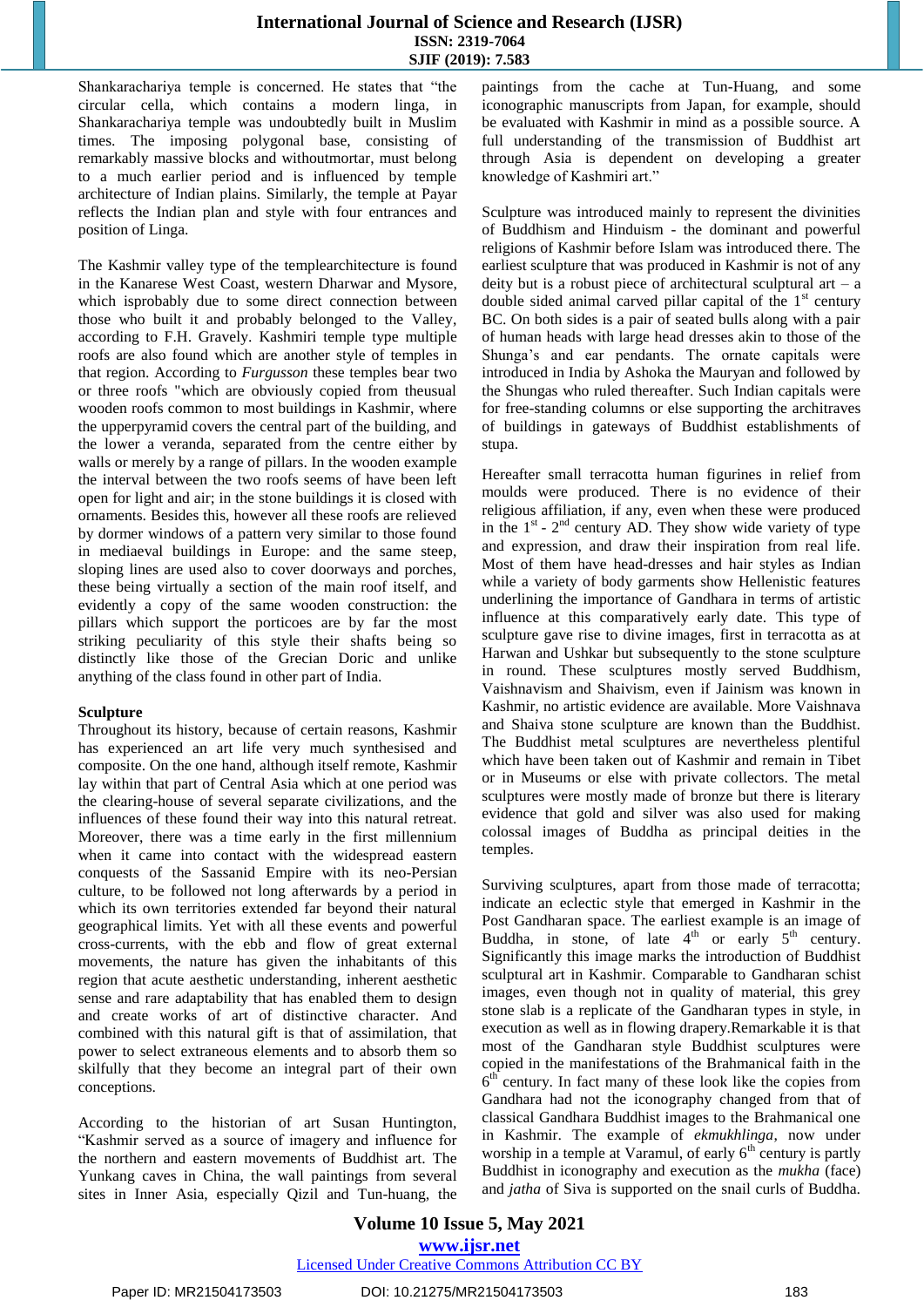The amalgamation of iconography is because the hand working for producing this early image was trained in Buddhist sculpture in Gandhara and while handling the Brahmanical image the sculptor simply executed Hindu iconography in conjugation with that of the Buddhists with refinements required under the Brahmanical faith. This is why many of the earliest images have modelling that of the Bodhisattvas or the ornaments like the short necklace the Bodhisattva images had in Gandhara were copied as *makara* faced short necklaces on many Brahmanical images.

In Lalitaditya's time, Roman, Syrian and Central Asian artists were available in Kashmir. On this basis, affinity of Kashmiri architecture with western architecture can be explained while sculptures ofthe same construction remained Indian in spirit. After Lalitaditya, Kashmiri style appears to have changed slightly and in its new get-up it sustainedtill 10-11th century. This phase is supposed to be the most developed stage of Kashmiri art style whenits fame spread in the remote Himalayas and before facing decay in Kashmir due to lack of patronageand religious upheaval, it was grafted into Tibet for further flowering.Roerich has designated the Kashmir school of art of the 9th century as Avantipura school as the bestexamples of Kashmir art are found at Avantipura complex built by King Avantivarman (855 -883 A.D.) of Kashmir who was a great lover of fine arts. This new style of Avantivarman's time is anamalgam of various earlier prevalent forms like Gandharan, Greaco-Roman, Sarcarenian, Chinese, Central Asian and over-all Indian. Best representation of this style is found in the good numbers of Kashmiri bronzes dated to 9th to 11th century cast by Kashmiri craftsmen for Tibetan patrons. Thestyle of such bronzes presents a ramarkable affinity to that of wall paintings dating to  $10-11^{\text{th}}$ century decorated in the Buddhist temples of Western Tibet. In this connection, Roerich opines that the act of Avantipura School strongly influenced the development of art tradition of Western Tibet in10-11 century.

The Gandharan elements in the early sculptural art was because artistry in Gandhara was uprooted when they lost the royal patronage and forced them to seek refuge in the neighbouring areas including Kashmir, after the White Hun devastation of the Buddhist establishments there, to play a vital role in the manifestation of Buddhist and Brahmanical images.The copyingof Gandharan elements freely on early images of Kashmir illustrates the domination of Gandharan thought of sculpting, in particular in the three piece classical costumes; a short sleeved tight fitting tunic or *chiton*, a gracefully held shawl/scarf or himation and a long skirt - the three piece Hellenistic costume and patent motif of Gandharan art of the Buddhist school. This eclectically clad dress was copied for Lakshmi and the Gaja Lakshmi images of Kashmir that the sculptor in Gandhara had created as syncretic goddess combining elements of image of Persian Anahita, the West Asian Nana and Indian Lakshmi. This amalgamation was further carried forward in the Lakshmi images holding Greek cornucopia in the left hand was after the earlier images of Hariti/Ardoxsho in Gandhara, where it was borrowed from the Persian realm further west. The borrowal of the lion-seat in the images is from Nana/Anahita that was drawn from the Sassanian iconography. Some of the images of the goddess instead of *gajas* or elephants have

two cherubic celestials lustrating it that was after a Greek thought visible in Gandhara.

The Hellenistic stamp is also visible in many other images as the imitations and their perfect rendering is seen in the depiction of wearing moustaches by the male figures. Like in the Greek art of Gandhara where it was found in many images of Panchika, Bodhisattva and Buddha, in the Hindu deities of Kashmir this remained as an element of stylishness, in and after the  $6<sup>th</sup>$  century. The remnants of Hellenism continued, in one way or the other, in the sculptural art of the  $7<sup>th</sup>$  century in Kashmir, more particularly in the female images where the Greek skirt now became short and more stylised. The *tribangha* pose of the deities allowed the dress to flow in the direction of the movement to make these more elegant.

In addition Gupta mannerism also got incorporated in the images after the initial copying from Gandhara, like the manner the floral garlands in the images were shown in the loopy way falling up to knees. The elegance in pose appeared after the Gupta traditions in images showing how the sculptural art developed in Kashmir. With the passage of time a new repertoire of dress and ornaments appear that looks more Gupta than Gandharan. The fleshy treatment of face and body and the elaborate ornamentation including in the three peaked crown gave rise to the classical images in the  $7<sup>th</sup>$  century having almond shaped eyes under arched eyebrows with long nose that was carried forward in the next two centuries to produce some excellent and exotic images in ivory, bronze and stone.

#### **Paintings**

Kashmir school of painting is an obscure topic in the otherwise scholarly field of Indian art history, although much has been written about the ancient Kashmiri architecture and sculpture in recent times. It is true that Kashmir yields no archaeological remains of paintings nor do we know anything regarding the painting to reorganise the chronological history of painting in Kashmir. The earliest surviving examples of Kashmiri painting come from Gilgit which date from about 8th century A. D. Paintings discovered from Gilgit represent a highly developed style which did not appear overnight. Kashmiri craftsmen, longfamed in the NorthWestern Indian peninsula, used to be invited to Central Asia and Tibet to decorate Buddhistmonasteries. All the earliest monasteries of Tibet and Western Tibetan provinces used their servicesand their artefacts were in ever greater demand. From 7th-8th century onwards the school of Kashmiri art acquired distinct features when Kashmiremerged as a powerful kingdom in northern India. Before this period, the whole region from Kashmir and Gandhara to Bamiyana, Central Asia and Southern peripheries of Iran was under an unbrokenchain of tradition which interlocked all the flourishing centres of trade and Buddhismcontemporaneous to each other. The stucco figures found in the ancient sites of Ushkur, Akhnoor (in Kashmir), Hadda, Taxila, Baniyan, Fardukistan, Begram, Shoforak, Adzitepe, Fayaztepe, Airtam, Yarkand, Kizil, Dandanuilik, Khotan, Kashgar etc. display a striking affinity in their style whichpoints to a common artistic tradition that overwhelmed the whole region. These stucco figures approximately date from 5th-6th to 8th century and present a

#### **Volume 10 Issue 5, May 2021 www.ijsr.net** Licensed Under Creative Commons Attribution CC BY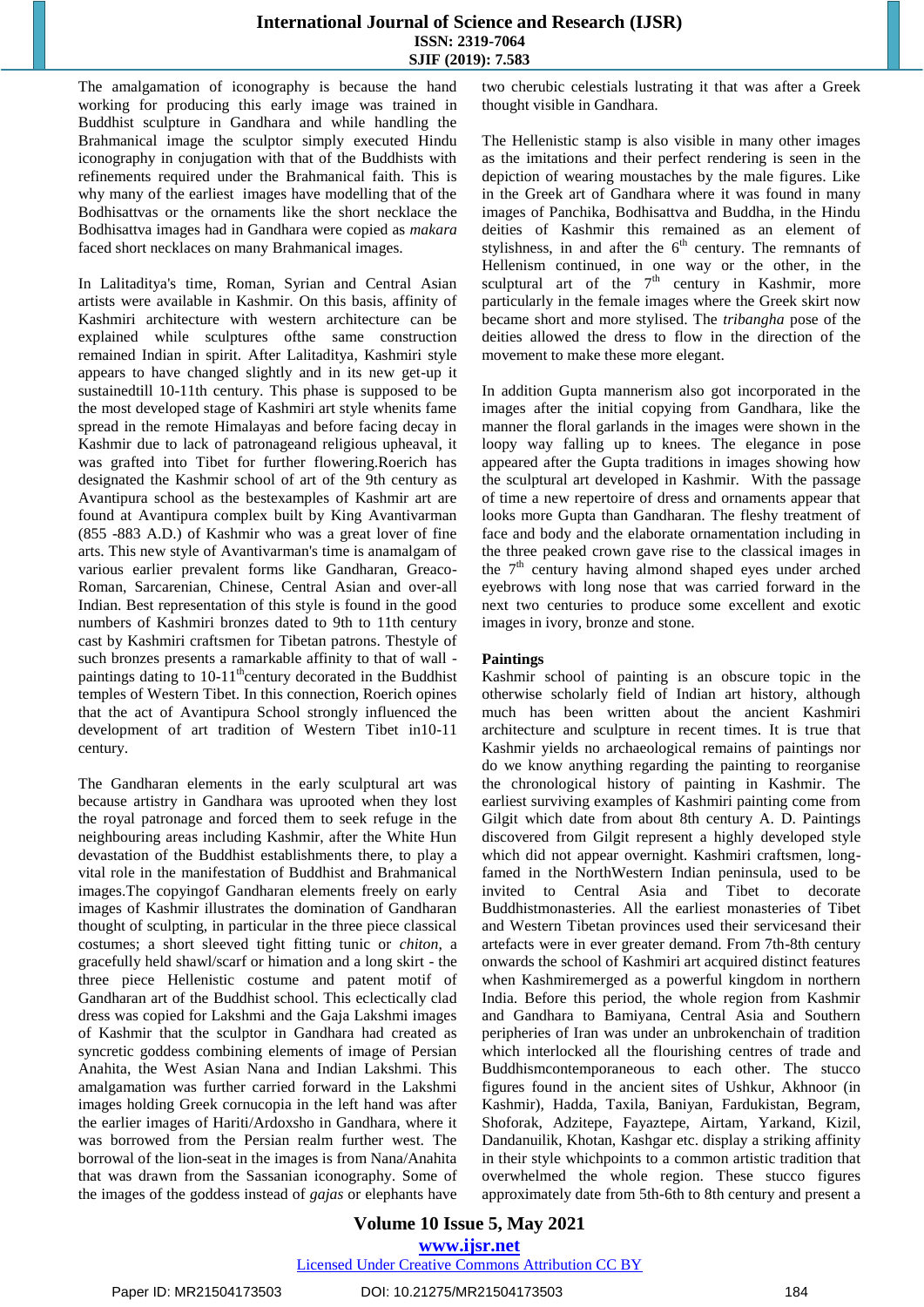beautiful synthesis of the Gandharanand the Gupta Indian tradition. Similarly fragmentary examples of paintings survived from Baniyan, Fondukistan, Balewatse, Dandanuilik etc., stylistically appear to be analogous to the stucco figures.The Indian influence crystallised into the art of Central Asia may be attributed to have transmittedthrough the medium of Kashmir as then Kashmir was one of the greatest centres of Buddhist learningand art which played a key role in the spread of Buddhism in Central Asia and Far East.

#### **Coinage**

There is no denying the fact that the credit for introducing coinage inKashmir goes to Mauryans (322-185 BCE), however, only a few Mauryan coins, referred to as *Karashpanas* in the contemporary literature and termed as punch marked coins by modern historians and numismaticians have been found in Kashmir. Coins of Indo-Greeks, Indo-Scythians and Indo-Parthians, who ruled over Kashmir before Kushans, have also been found in Kashmir, but their number is very small. It seemscertain that coinage gained wider currency in Kashmir during the periodof Kushan rule. This is clear from the fact that the coins of the abovementioned dynasties, even put together are less than the half of the number of Kushan coins found in Kashmir so far. Secondly, coinage ofno other dynasty left such a profound influence on the subsequent coinage of Kashmir as was left by the Kushan coinage. This is supportedby the fact that till the commencement of medieval period, Kashmir"scoinage continuously carried some coin features of Kushans though in aslightly modified form. As degree of influence is directly proportional totime span and acquaintance, it can be concluded that Kushan coins musthave circulated for a longer time span, and would have also played aprominent role in day to day transaction of people in Kashmir.The coins of Indo-Greek, Indo-Scythian and Indo-Parthian and Kushanas bear profound Indo-Greek, Indo-Scythian and Indo-Parthian and Kushana influences. Theseinfluences can be seen in the tradition of bi-metalism, bi-scriptualism, and bi-lingualism and also in the execution of obverses and reverses oftheir coins. Their coins also depict busts and royal heads on obverses and deities and religious symbols on reverses. The influence continued and had an impact on the Kashmiri coinage and the minds of people because of the materialistic value of these coins.

#### **3. Conclusion**

The very geographical position of the Kashmir straddling thetrade routes between Central Asia Rome, Iran and China, and India made it in many ways the very centre of the world and it was lying at thejunction of many cultural spheres; the Indian sub-continent, Iran, Hellenized Orient, and the steppes of central Asia. Hence it is notsurprising that its role in history was one of absorption and diffusion.And this function is eloquently illustrated in the art that flourished under the patronage of the rulers of variousruling dynasties of Kashmir both foreign and regional. On the other hand the Kashmiri artistsknew that art form changes according to time and place, andaccording to the period of history and region. It also understood that there should be noreproduction of nature except as seen through "intuitive absorption of trance".It can further be added that art and architecture of Kashmiris the fusion or amalgamation of different cultures and traditions forming a new distinct cultural tradition and continued consistently to maintain a certain indigenous and independent type of culture. Kashmir is the custodian of valuable traditions, social, moral and artistic as reflected from art and architecture. Theconcept of traditional culture, introduces new complexities. It implies that what is traditional is always worth conserving. Moreover, the composite culture developed due to the liberal values of its rulers and the people who enjoyed the riches and pleasures of life which is evident in the art and architecture of Kashmir. The art and architecture of Kashmir is an immediate expression of Kashmiri civilization as a whole. Itrepresents the influences and assimilations of beliefs and philosophies, ideals and outlooks, the materialized vitality of thesociety and its spiritual endeavours in varying stages of development. In its design and presentation the ancient art and architecture of Kashmir or is a conception which may be best described as the indigenous productions influenced by Greeco-Roman schools and their classical character is fairly obvious as a result derived from contact with the Gandharain art. The Kashmiri artistic tradition of Lalitaditya's period seems eclectic in nature synthesizing the Gupta Indian, the Gandharan, the Central Asian, the Iranian and the byzantine traditions. Lofty fame and prosperity of Lalitaditya's monarchy attracted many more traders and artists to settle in Kashmir fromfar afield. At the same time, emigrants from Egypt, Syria, Central Asia and Iran who were accompanied by the craftsmen settled in Kashmir who in turn enriched the artand culture of the age resulted in development of composite culture.

#### **References**

- [1] Brown, Percy, *Indian Architecture (Buddhist and Hindhu Periods),* D.B. Taraporevala Sons & Co. Bombay, 1984.
- [2] Kak, Ram Chandra, *Ancient Monuments of Kashmir*, Gulshan Books, Srinagar, 2002.
- [3] Fergusson,James, *History Of Indian And Eastern Architecture*, Vol. I, John Murray Publications, London, 1910.
- [4] Hassnain, F.M., *Heritage of Kashmir,* Gulshan Books, Srinagar,2007.
- [5] Mathur, Ramprakash, *Architecture of India,* Murarilal and Sons, New Delhi, 2006.
- [6] Rabbani, G.M., *Kashmir-Social and Cultural History*, Anmol Publications, Delhi, 1986.
- [7] Gupta, P.L., *Kushan Silver Coins*, *Numismatic Punorama, 1986.*
- [8] Cunningham, *Numismatic Chronicle,* 1892.
- [9] Naqvi, Raazia Hassan,*Cultural History of Indian subcontinent; with special reference to Arts and Music,*  Department of Social Work (DSW), University of the Punjab, Lahore, Pakistan. Unpublished.
- [10] Chandra, Pramod, *The Sculpture of India 3000 BC to 1300 AD,* The National Gallery of Art, Washington, 1985.
- [11] Whitehead, R.B. (Richard Bertram), *Pre-Mohammedan Coinage of Northwestern India,*Numismatic Notes and Monographs, Issue 13, American Numismatic Society New York, 1996.

### **Volume 10 Issue 5, May 2021**

#### **www.ijsr.net**

#### Licensed Under Creative Commons Attribution CC BY